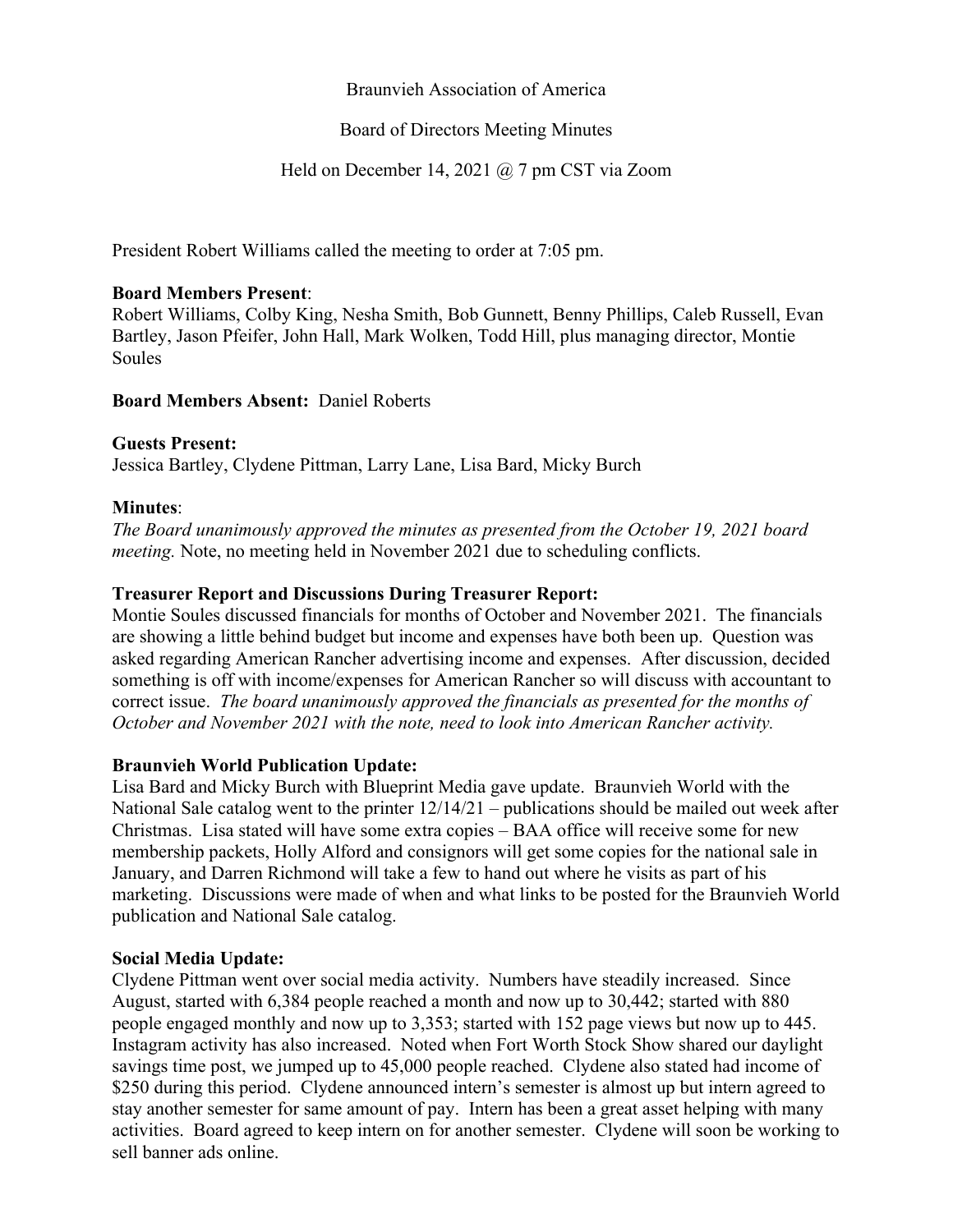## **Promotions Committee Report:**

Colby King stated had been working with Blueprint Media on the Braunvieh World publication. Committee will soon be talking to Superior to discuss renewal of contract. Discussion was made of other options to consider for promotion of the breed. Dwight Alexander will head the BAA booth at the upcoming Southwest Cattle Raisers Convention. Discussion was also made of the BAA booth at the upcoming NCBA convention; will need to figure out what type of display to be used there.

## **Performance Committee Report:**

Evan Bartley gave update on bull test and sale. Technical difficulty was resolved at PX, bulls are being ultra sounded, and everything is moving along as planned. Still need to video and take photos of bulls. Evan stated committee is planning on meeting at Fort Worth next month to go through the numbers and sort the bulls to make sale but others recommended doing it sooner. It was asked if a spring test date had been set, Evan stated no further dates have been set as of now.

#### **International Committee Report:**

Daniel Roberts not present.

# **Exhibition Committee Report:**

Mark Wolken announced several upcoming shows including Cattlemens Congress in OKC, National Western in Denver, Forth Worth, San Angelo, and Houston. Mark stated he has been working alongside Clydene and intern to get caught up on last couple years awards. Mark gave update of upcoming National Sale in Fort Worth. Discussion was made of what type signs to be used at National Sale.

### **Genomics Committee Report:**

John Hall announced nothing to speak of genomics wise but did bring up the question how do embryos play a part in the new rules going into effect January 1, 2022. Several discussions were made and it was determined will need to make a decision in the next board meeting.

# **Breeders Guidelines Committee Report:**

Caleb Russell stated nothing to report.

# **Registrations and Transfers Committee Report:**

Benny Phillips announced as Nesha gave highlights of the minutes from previous meeting, committee made recommendations of revised sections 5,6,7,8 with 5 and 8 revisions approved; however, sections 6 and 7 were not approved due to the wording proposed regarding genetic defects. Following some additional revisions, Benny on behalf of the Registrations and Transfers Committee proposed the revisions to sections 6 and 7. *The Board unanimously approved the recommendation from the Registrations and Transfers Committee presented by Benny Phillips, Chair to revise Section 6 of Rules and Regulations – Artificial Insemination (AI) and also revise Section 7 of Rules and Regulations – Embryo Transfer (ET). The working draft contained old rules and proposed new rules – sections will be cleaned up, removing notes and old rules that are deleted, adding new rules that have been discussed and approved. See attached final copy of approved rule change to section 6 and section 7.* Benny stated BAA has 12 sections of the rules and regulations and the board this year has now approved a total of 8 revised sections. Benny announced at this time, committee will wait to further revise sections 9-12.

Question was asked regarding timeliness of completion of what was previously called POP but now referred to as THR assessments. The January 31 deadline to complete member's